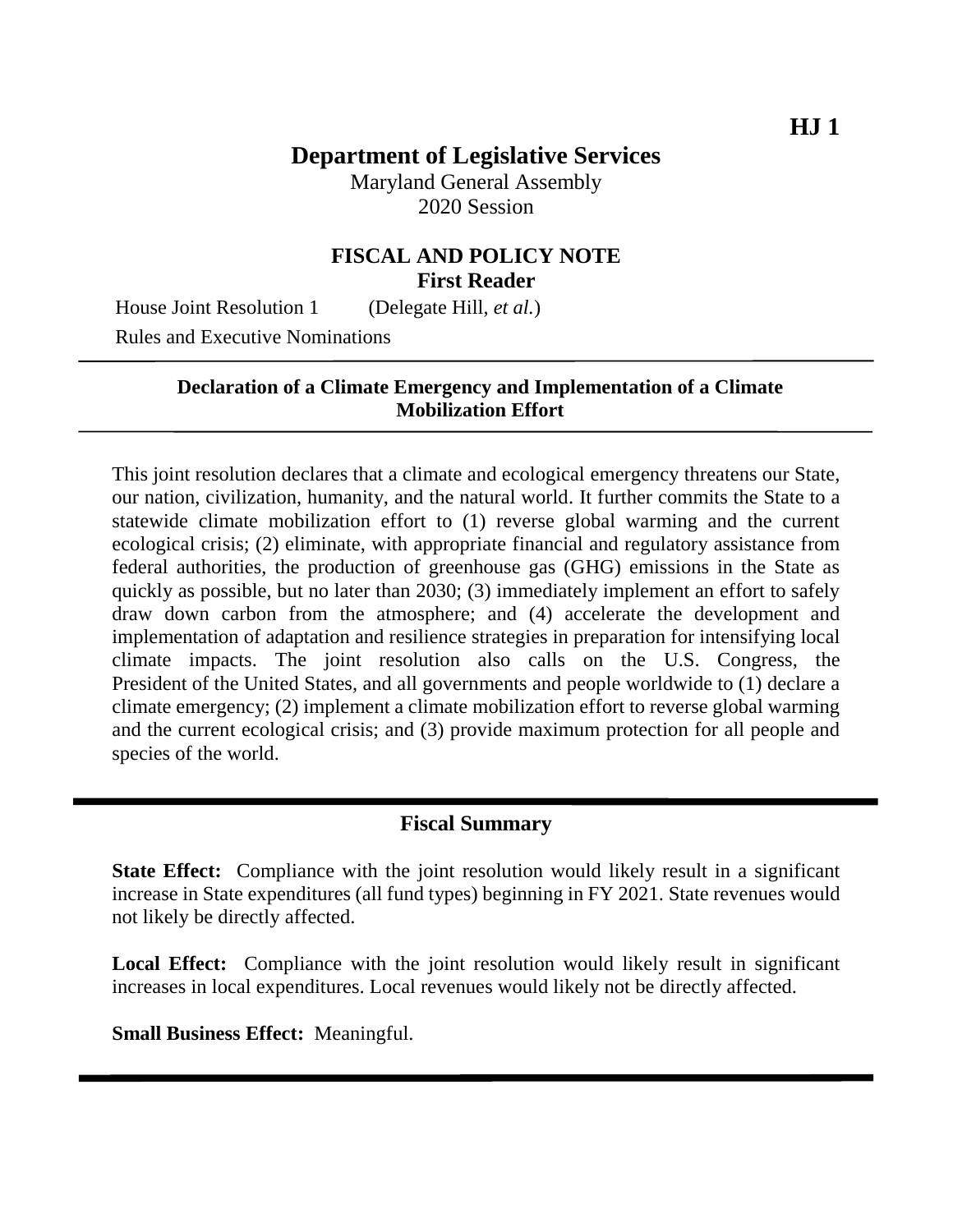### **Analysis**

**Current Law:** The Greenhouse Gas Emissions Reduction Act, originally enacted in 2009 and made permanent and expanded in 2016, was enacted in light of Maryland's particular vulnerability to the impacts of climate change. Under the Act, the State must develop plans, adopt regulations, and implement programs to reduce GHG emissions by 25% from 2006 levels by 2020 and must further reduce GHG emissions by 40% from 2006 levels by 2030; the 2030 reduction requirement terminates December 31, 2023.

Pursuant to the Act, by October 1, 2022, the Maryland Department of the Environment (MDE) must report on the progress toward achieving the 2030 reductions as well as the reductions needed by 2050 to avoid the most dangerous impacts of climate change, as specified. MDE is also required to review and publish an updated statewide GHG emissions inventory every three years.

In July 2019, MDE published the 2017 GHG emissions inventory. In October 2019, MDE released a draft plan to reach the 2030 reduction requirement. According to MDE, the draft plan provides a blueprint which, if fully implemented, will achieve greater than the 40% reduction required by the Act, with significant job growth and economic benefits. The core programs of the 2019 draft plan extend from the suite of programs developed for the State's plan to reduce emissions by 25% from 2006 levels by 2020. According to MDE, based on the recently completed 2017 inventory, the State's GHG emissions are already below the 2020 goal.

**State/Local Fiscal Effect:** Given the broad language in the joint resolution, a precise estimate of any increase in expenditures cannot be made. However, given the breadth of the actions contemplated under the joint resolution and the likely costs to achieve the GHG emission reduction and other goals identified in the joint resolution, compliance would result in a significant increase in State (all fund types) and local expenditures.

**Small Business Effect**: Similar to the State/local impact, compliance with the joint resolution would likely result in significant impacts to small businesses.

# **Additional Information**

**Prior Introductions:** None.

**Designated Cross File:** None.

**Information Source(s):** Maryland Department of the Environment; Department of Legislative Services

HJ 1/ Page 2